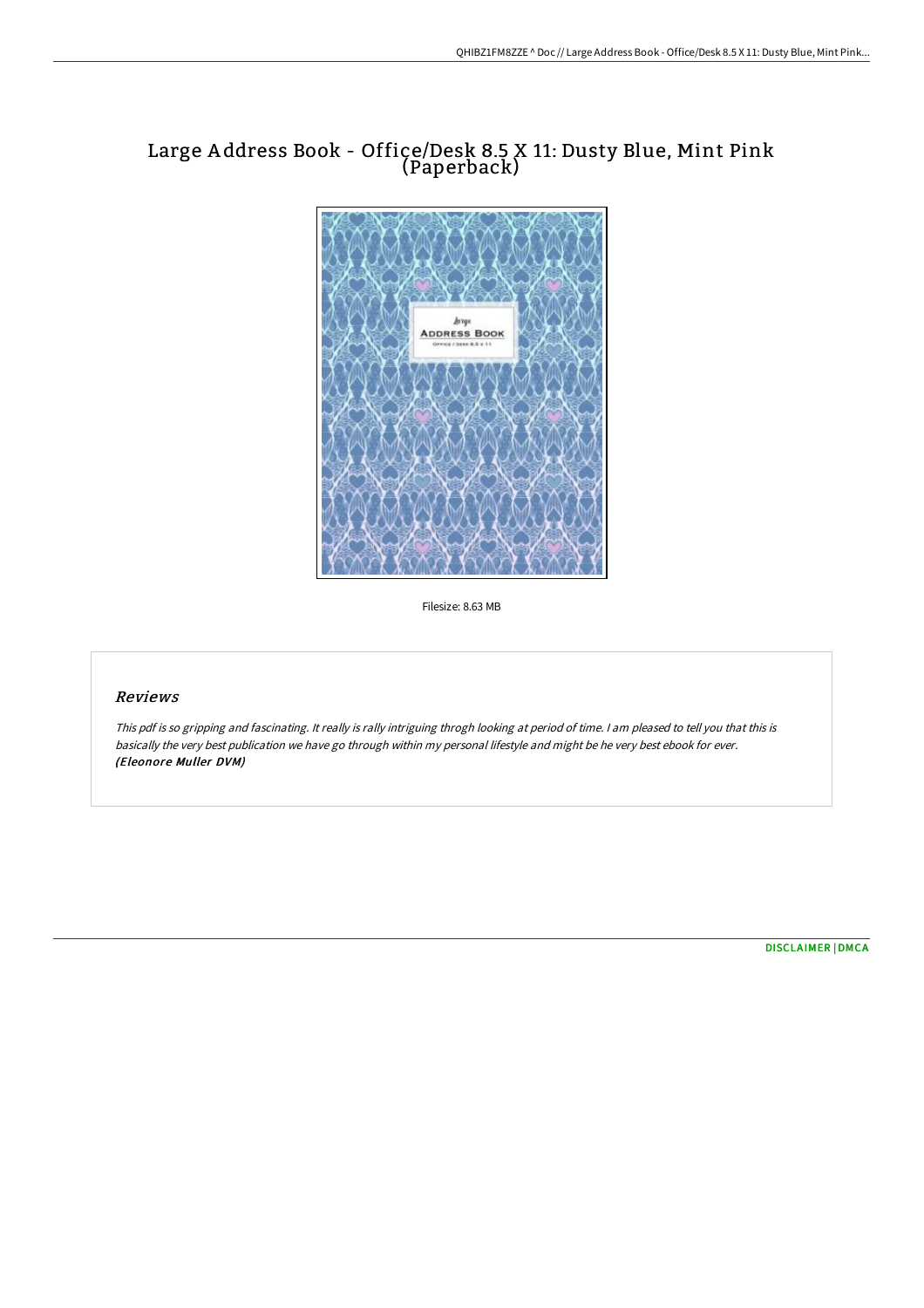## LARGE ADDRESS BOOK - OFFICE/DESK 8.5 X 11: DUSTY BLUE, MINT PINK (PAPERBACK)



Createspace Independent Publishing Platform, United States, 2017. Paperback. Condition: New. Language: English . Brand New Book \*\*\*\*\* Print on Demand \*\*\*\*\*.Large Address Book This large address book is a great alternative to impermanent digital records. Holds over 300 addresses Alphabetical Big and trendy Plenty of room: 3 contacts per page 110 pages (white paper) 8.5 x 11 extra large/ jumbo size Soft cover Featuring stylish blue, mint pink abstract pattern design Keep it on your office, display it on your desk Please visit our New Day Journals Amazon store for beautiful address books, gratitude journals, password books, dot grid notebooks and more. Please note: pages of this address book are alphabetically marked, but it does not have tabs.

 $\blacksquare$ Read Large Address Book - Office/Desk 8.5 X 11: Dusty Blue, Mint Pink [\(Paperback\)](http://techno-pub.tech/large-address-book-office-x2f-desk-8-5-x-11-dust.html) Online  $\mathbf{r}$ Download PDF Large Address Book - Office/Desk 8.5 X 11: Dusty Blue, Mint Pink [\(Paperback\)](http://techno-pub.tech/large-address-book-office-x2f-desk-8-5-x-11-dust.html)